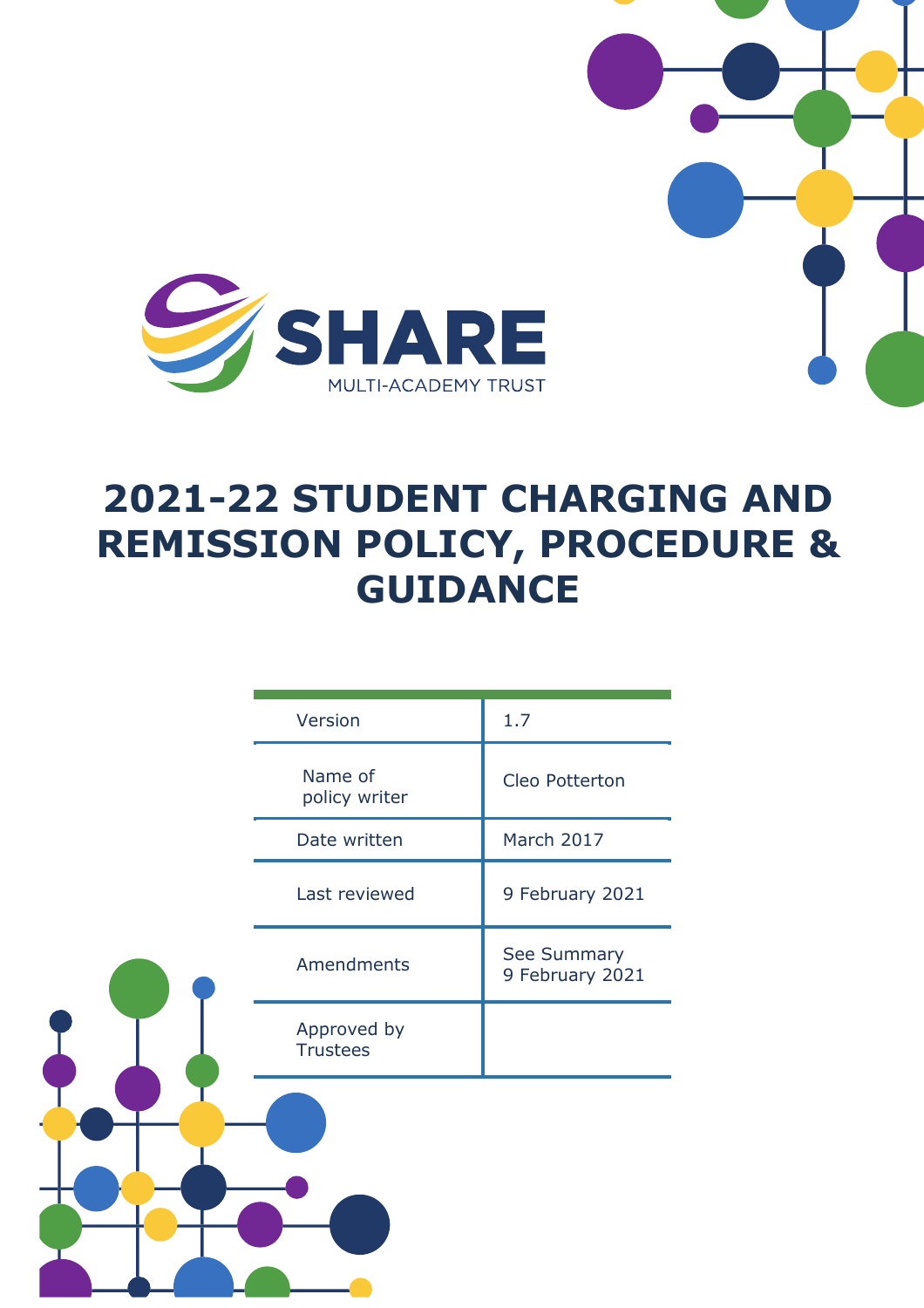

# **1.0 POLICY STATEMENT**

The Trustees of SHARE Multi Academy Trust are committed to the principle of free education for all children educated within the Trust. The Trustees also appreciate that without some element of charging a number of educationally important activities would be severely restricted.

Where an issue arises that is not specifically dealt with within this policy, decisions will be made which are in line with the spirit of the policy and of the two documents detailed below.

Sections 449-462 of the Education Act 1996 sets out the law on charging for school activities in schools maintained by local authorities in England. Academies (including free schools, studio schools and university technical colleges) are required through their funding agreements to comply with the law on charging for school activities.

No charges for academy activities may be made to students or their parents except in accordance with this law.

### **2.0 EDUCATION**

Charges **cannot** be made for admission to any academy within SHARE Multi Academy Trust or for activities that take place during academy hours. These activities include:

- An admission application to any state funded school paragraph 1.9 of the 'School Admissions Code 2012' rules out requests for financial contributions as any part of the admissions process;
- Education provided during academy hours (including the supply of any materials, books, instruments or other equipment). However, parents may be asked to contribute voluntarily towards the cost of materials or ingredients where the finished product will be owned by the student;
- Education provided outside academy hours if it is part of the national curriculum or part of a syllabus for a prescribed public examination that the pupil is being prepared for at the school, or part of religious education;
- Instrumental or vocal tuition (which forms part of the curriculum) for pupils learning individually or in groups, unless the tuition is provided at the request of the pupil's parent;
- Entry for a prescribed public examination, if the pupil has been prepared for it at the school; and
- Examination re-sit(s) if the pupil is being prepared for the re-sit(s) at the academy. However, if a pupil fails, without good reason, to meet any examination requirement for a syllabus, the fee can be recovered from the pupil's parents.

### **3.0 ACTIVITIES FOR WHICH CHARGES CAN BE MADE**

Charges can be made for:

- Any materials, books, instruments or equipment where the student's parent(s)/guardian(s) wishes him/her to own them;
- Musical and vocal tuition (section 5.4);
- Certain early years provision;

**SHARE Multi-Academy Trust** Student Charging & Remission Policy, Procedure & Guidance 2021-22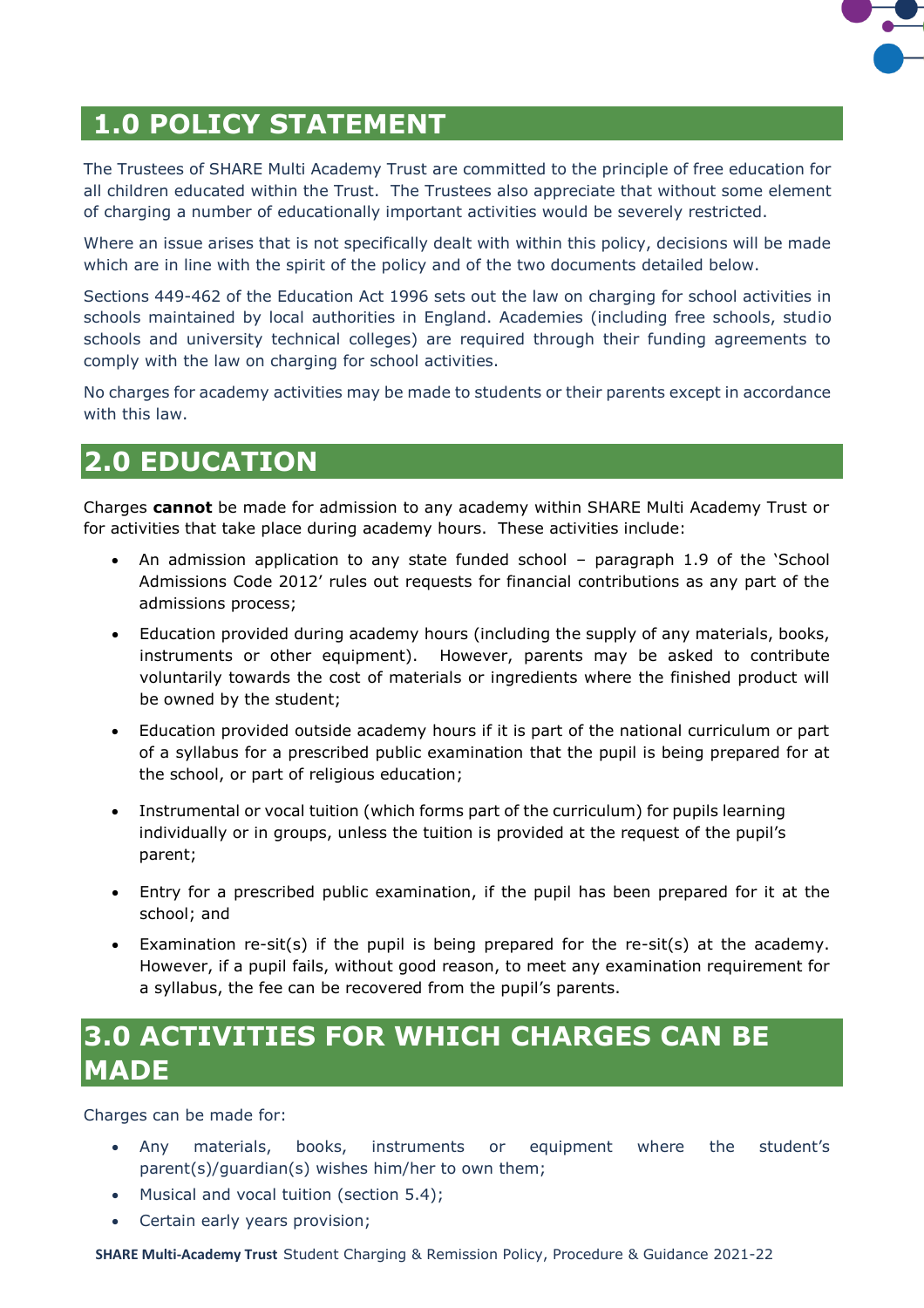

- Education provided outside academy time that is not:
	- o Part of the national curriculum;
	- $\circ$  Part of a syllabus for a prescribed public examination that the pupil is being prepared for at the academy: or
	- o Part of religious education.
- Examination entry fee(s) if the registered pupil has not been prepared for the examination(s) at the academy (section 5.3);
- Transport (other than transport that is required to take the pupil to school or to other premises where the academy has arranged for the pupil to be provided with education);
- Board and lodging for a pupil on a residential trip (section 5.1);
- Extended day services offered to pupils (for example breakfast club, after-school clubs, tea and supervised homework sessions);
- Private photocopying (section 5.5); and
- Cost of damages (section 5.6).

### **4.0 VOLUNTARY CONTRIBUTIONS**

Nothing in legislation prevents academies from asking for voluntary contributions for the benefit of the academy or its activities. However, if the activity cannot be funded without voluntary contributions, then the headteacher should make this clear to parents at the outset. The headteacher must also make it clear to parents that there is no obligation to make any contribution.

It is important to note that no child should be excluded from an activity simply because his or her parents are unwilling or unable to pay. If insufficient voluntary contributions are raised to fund a visit, or the school cannot fund it from some other source, then it must be cancelled. Headteachers must ensure that they make this clear to parents. If a parent is unwilling or unable to pay, their child must still be given an equal chance to go on the visit. Headteachers should make it clear to parents at the outset what their policy for allocating places on school visits will be.

When making requests for voluntary contributions, parents must not be made to feel pressurised into paying as it is voluntary and not compulsory. Colour coded letters to parents as a reminder to make payments should be avoided, and direct debit or standing order mandates should not be sent to parents when requesting contributions.

Headteachers must ensure that they inform parents on low incomes and in receipts of benefits (listed at 5.2 of this document) of the support available to them when being asked for contributions towards the costs of school visits of activities.

Where charges are not made but where contributions need to be requested to ensure financial viability of a trip or activity, information sent out to parents will include the following wording:

*'Under the Student Charging and Remission Policy, we request a contribution of £xx towards the cost of this activity. A student will not be excluded from the trip because his/her parents have not contributed. However, where such trips are dependent upon voluntary contributions, parents will be notified that sufficient contributions are necessary for the trip to go ahead.'*

In the event of an enquiry from a parent/carer as to how trip surpluses will be used, they will be directed to this policy (published on each school's website), which sets out:

*'When collecting monies for academy trips, the cost of the trip usually includes a small contingency to cover incidental costs. If, after meeting all the costs of a trip, the individual trip* 

**SHARE Multi-Academy Trust** Student Charging & Remission Policy, Procedure & Guidance 2021-22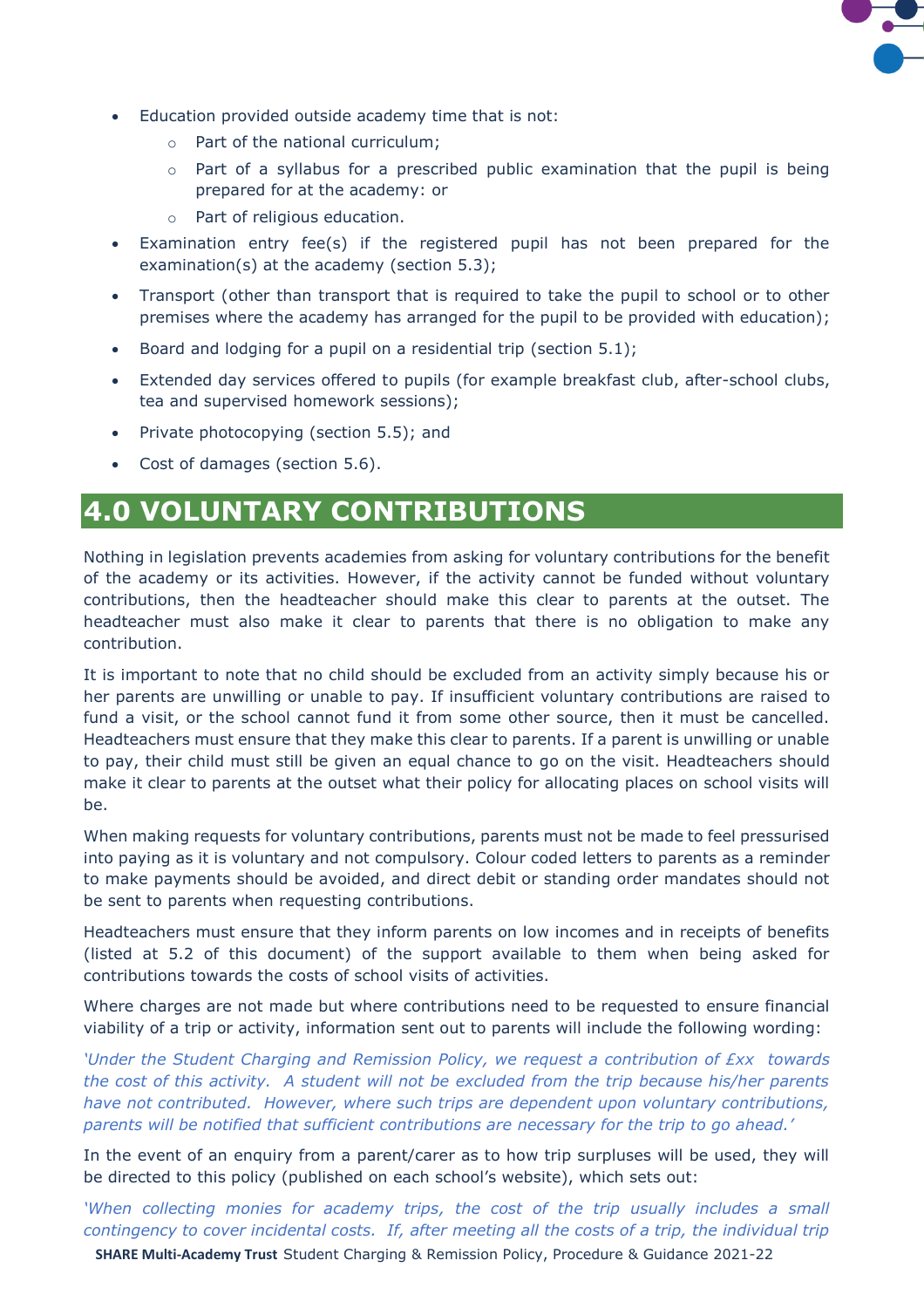

*account is in surplus and this amounts to £3 per student or more, then the surplus (net of the*  cost of administering the refund) will be shared out and a proportion returned to the *parent(s)/guardian(s) of those students who originally contributed to the cost of the trip'.*

*Where an individual trip account is in surplus, but the surplus amounts to less than £3 per student, then the surplus will be retained by the academy to be used for the benefit of students in any of the following ways:*

- *To provide individual students with financial support for an academy trip where, because of financial hardship, the pupil would otherwise not be able to attend;*
- *To make a general financial contribution to the costs of the same trip in future years;*
- *To make a financial contribution to the cost of running other trips in future years; and*
- *To contribute towards the purchase of resources or equipment for the school.*

The cost of specified trips (both residential and non-residential) may be met in full or may be subsidised for those pupils attracting Pupil Premium funding. Details of any subsidy available will be communicated to parent(s)/quardian(s).

# **5.0 CHARGING FOR OPTIONAL EXTRAS**

Charges can be made for some activities that are known as 'optional extras'. Items that can be charged include materials, books, equipment, personalised uniform, instruments, accommodation, meals, activities and staffing.

#### **5.1 RESIDENTIAL TRIPS**

The board and lodging element on trips will always be charged for. This is irrespective of whether the trip has occurred within academy hours or not, or whether the trip has taken place to fulfil the requirements of the National Curriculum or as part of a prescribed syllabus.

Additionally, if more than half of the trip takes place outside academy hours, the remaining costs will be charged for in full.

The cost of specified residential trips may be met in full or may be subsidised for those pupils attracting Pupil Premium funding.

The cost of each trip automatically includes a charge to cover the cost of insurance whilst pupils are not on academy premises; this is currently 40p per day during the school day, 65p per day beyond the school day, and £1.30 per day for residential trips.

#### **5.2 REMISSION OF CHARGES**

If a residential activity takes place largely during academy time and the parent(s)/guardian(s) is in receipt of the following benefits, an application can be made for some or all of the normal charge for the trip to be waived:

- Income Support (IS)
- Income Based Jobseekers Allowance (IBJSA);
- Income related employment and support allowance
- Support under part VI of the Immigration and Asylum Act 1999
- The guarantee element of Pension Credit;
- Income related employment and support allowance;
- Child Tax Credit (provided there is no entitlement to Working Tax Credit and the family's annual gross income is no more than £16,190;
- Working Tax Credit;
- Universal Credit;

**SHARE Multi-Academy Trust** Student Charging & Remission Policy, Procedure & Guidance 2021-22